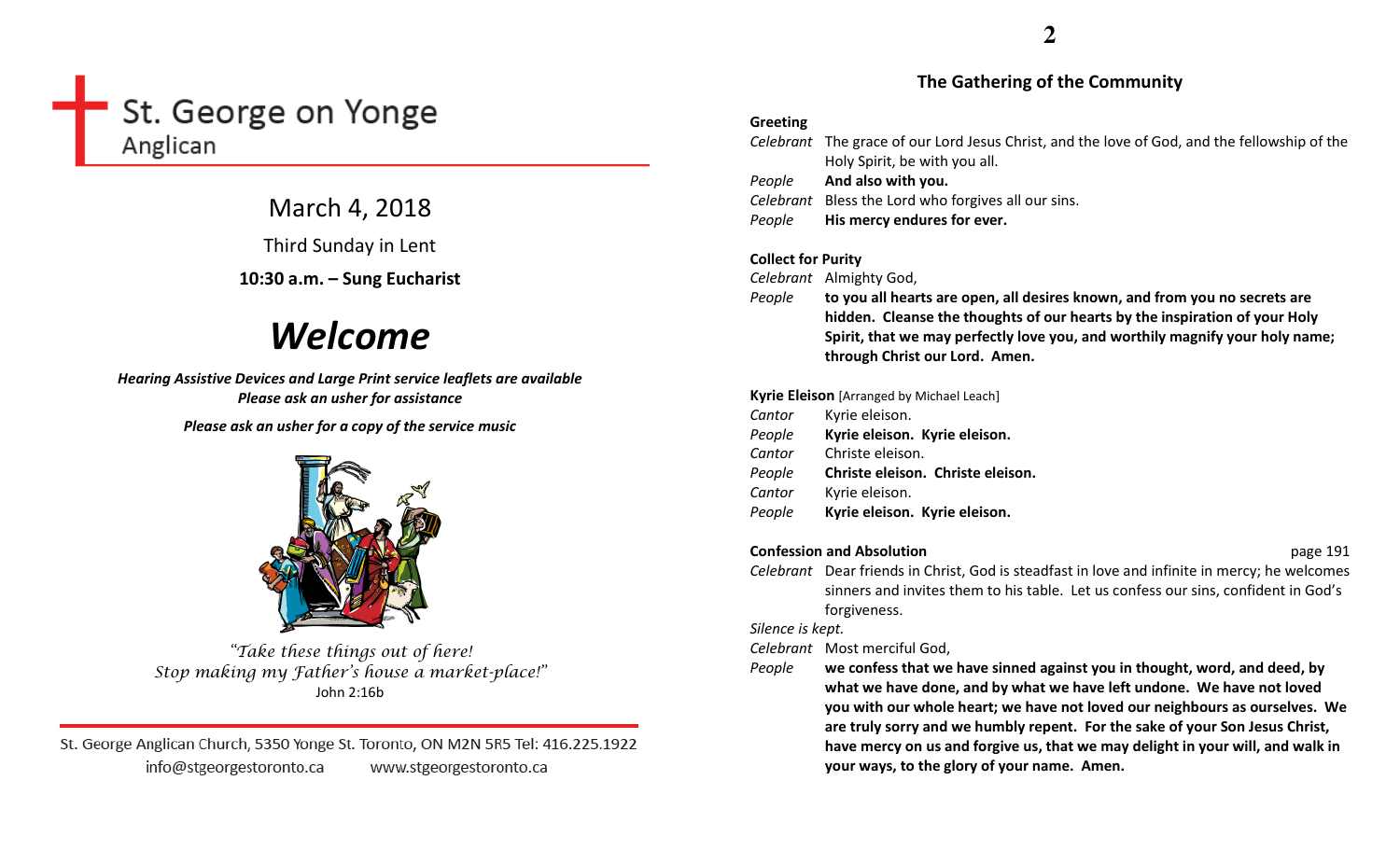Celebrant Almighty God have mercy upon you, pardon and deliver you from all your sins, confirm and strengthen you in all goodness, and keep you in eternal life; through Jesus Christ our Lord. Amen.

Hymn #393 "Immortal, Invisible, God Only Wise"

#### Collect of the Day

#### Celebrant Let us pray.

People Father of mercy, alone we have no power in ourselves to help ourselves. When we are discouraged by our weakness, strengthen us to follow Christ, our pattern and our hope; who lives and reigns with you and the Holy Spirit, one God, now and for ever. Amen.

## The Proclamation of the Word

First Reading: Exodus 20:1–17

Reader A reading from the Book of Exodus.

 $1$ Then God spoke all these words:

 $2$ I am the Lord your God, who brought you out of the land of Egypt, out of the house of slavery;  $3\gamma$  you shall have no other gods before me.

 $4$ You shall not make for yourself an idol, whether in the form of anything that is in heaven above, or that is on the earth beneath, or that is in the water under the earth.  $5$  You shall not bow down to them or worship them; for I the Lord your God am a jealous God, punishing children for the iniquity of parents, to the third and the fourth generation of those who reject me,  $6$  but showing steadfast love to the thousandth generation of those who love me and keep my commandments.

 $7$  You shall not make wrongful use of the name of the Lord your God, for the Lord will not acquit anyone who misuses his name.

 $8$ Remember the sabbath day, and keep it holy.  $9$  For six days you shall labour and do all your work.  $^{10}$  But the seventh day is a sabbath to the Lord your God; you shall not do any work—you, your son or your daughter, your male or female slave, your livestock, or the alien resident in your towns.  $^{11}$  For in six days the Lord made heaven and earth, the sea, and all that is in them, but rested the seventh day; therefore the Lord blessed the sabbath day and consecrated it.

 $^{12}$ Honour your father and your mother, so that your days may be long in the land that the Lord your God is giving you.

 $13$  You shall not murder.

<sup>14</sup> You shall not commit adultery.

<sup>15</sup> You shall not steal.

 $^{16}$ You shall not bear false witness against your neighbour.

 $^{17}$ You shall not covet your neighbour's house; you shall not covet your neighbour's wife, or male or female slave, or ox, or donkey, or anything that belongs to your neighbour.

Reader The Word of the Lord.

PeopleThanks be to God.

#### Psalm 19:1–6

#### Tune Hymn #528 St. Anne

- 1 The heavens above declare God's praise, 3The work his hands have made; Day after day his power is shown, And night by night displayed.
- 2 There is no utterance or speech, No voice is ever heard, Yet to all nations comes the sound, To every place their word.
- Forth like a bridegroom comes the sunFrom its appointed place, And like a hero on his course Rejoices in the race.

Arrangement by Christopher L. Webber

It runs from East to farthest West To make its course complete, And nothing in the world beneath Escapes its scorching heat.

Gracious creator of heaven and earth, your Word has come among us as the true Sun of righteousness, and the good news of his birth has gone out to the ends of the world. Open our eyes to the light of your law, that we may be purified from sin and serve you without reproach for the sake of Jesus Christ, our Light and our Life. Amen.

Second Reading: I Corinthians 1:18–25

Reader A reading from the First Letter of Paul to the Corinthians.

 $18$  For the message about the cross is foolishness to those who are perishing, but to us who are being saved it is the power of God.  $19$  For it is written,

"I will destroy the wisdom of the wise,

and the discernment of the discerning I will thwart."

<sup>20</sup>Where is the one who is wise? Where is the scribe? Where is the debater of this age? Has not God made foolish the wisdom of the world?  $^{21}$  For since, in the wisdom of God, the world did not know God through wisdom, God decided, through the foolishness of our proclamation, to save those who believe.  $^{22}$  For Jews demand signs and Greeks desire wisdom, <sup>23</sup> but we proclaim Christ crucified, a stumbling-block to Jews and foolishness to Gentiles,  $^{24}$  but to those who are the called, both Jews and Greeks, Christ the power of God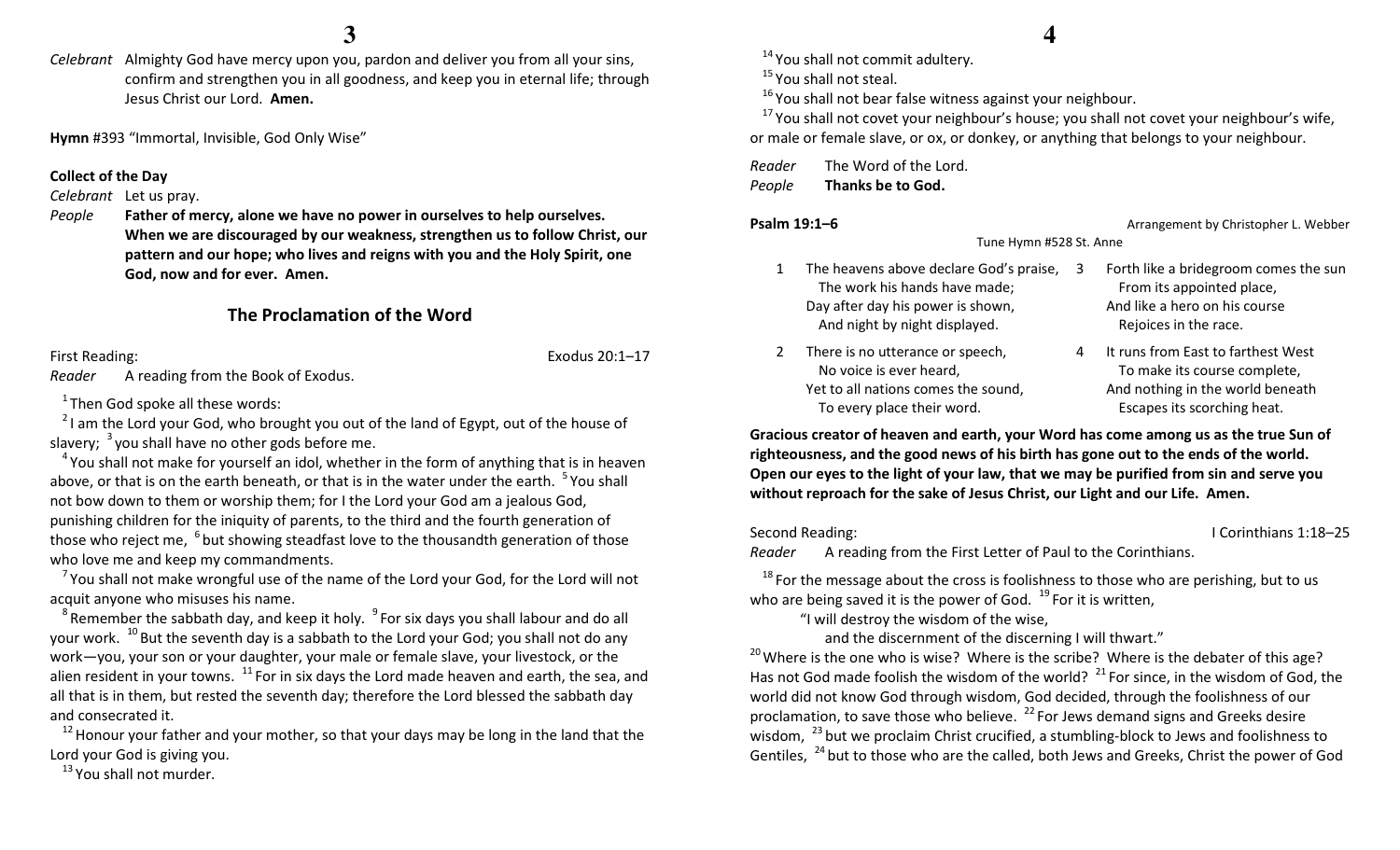**5**

and the wisdom of God. <sup>25</sup> For God's foolishness is wiser than human wisdom, and God's weakness is stronger than human strength.

Reader The Word of the Lord.

PeopleThanks be to God.

#### Acclamation

| Cantor | Your words, O Lord, are spirit and life; You have the words of everlasting life. |
|--------|----------------------------------------------------------------------------------|
| People | Your words, O Lord, are spirit and life; You have the words of everlasting       |
|        | life.                                                                            |
| Cantor | God so loved the world that he gave his only Son, that whoever believes in       |
|        | him should not perish but have eternal life.                                     |
| People | Your words, O Lord, are spirit and life; You have the words of everlasting       |
|        | life.                                                                            |

Holy Gospel: John 2:13–22

Subdeacon The Lord be with you.

PeopleAnd also with you.

Subdeacon The Holy Gospel of our Lord Jesus Christ according to John.

PeopleGlory to you, Lord Jesus Christ.

 $13$  The Passover of the Jews was near, and Jesus went up to Jerusalem.  $14$  In the temple he found people selling cattle, sheep, and doves, and the money-changers seated at their tables.  $^{15}$  Making a whip of cords, he drove all of them out of the temple, both the sheep and the cattle. He also poured out the coins of the money-changers and overturned their tables.  $16$  He told those who were selling the doves, "Take these things out of here! Stop making my Father's house a market-place!"  $17$  His disciples remembered that it was written, "Zeal for your house will consume me."  $18$  The Jews then said to him, "What sign can you show us for doing this?"  $^{19}$  Jesus answered them, "Destroy this temple, and in three days I will raise it up." <sup>20</sup>The Jews then said, "This temple has been under construction for fortysix years, and will you raise it up in three days?"  $21$  But he was speaking of the temple of his body.  $^{22}$  After he was raised from the dead, his disciples remembered that he had said this: and they believed the scripture and the word that Jesus had spoken.

Subdeacon The Gospel of Christ.

PeoplePraise to you, Lord Jesus Christ.

#### Sermon A time for silent reflection is kept.

## The Apostles' Creed

d by a page 189 Celebrant Let us confess the faith of our baptism, as we say,

People I believe in God, the Father almighty, creator of heaven and earth. I believe in Jesus Christ, his only Son, our Lord. He was conceived by the power of the Holy Spirit and born of the Virgin Mary. He suffered under Pontius Pilate, was crucified, died, and was buried. He descended to the dead. On the third day he rose again. He ascended into heaven, and is seated at the right hand of the Father. He will come again to judge the living and the dead. I believe in the Holy Spirit, the holy catholic Church, the communion of saints, the forgiveness of sins, the resurrection of the body, and the life everlasting. Amen.

**6**

#### The Prayers of the People

Leader We pray to you, Lord. PeopleLord, have mercy.

#### The Peace

Celebrant The peace of the Lord be always with you. PeopleAnd also with you.

# The Celebration of the Eucharist

Offertory Hymn #401 "My Life Flows On in Endless Song"

#### The Prayer over the Gifts

Celebrant Let us pray.

People Gracious God, we know your power to triumph over weakness. May we who ask forgiveness be ready to forgive one another, in the name of Jesus the Lord. Amen.

| <b>Eucharistic Prayer #3</b> |                                                   | page 198 |
|------------------------------|---------------------------------------------------|----------|
|                              | Proper Preface Lent 1                             | page 220 |
|                              | Celebrant The Lord be with you.                   |          |
|                              | People And also with you.                         |          |
|                              | Celebrant Lift up your hearts.                    |          |
|                              | People We lift them to the Lord.                  |          |
|                              | Celebrant Let us give thanks to the Lord our God. |          |
| People                       | It is right to give our thanks and praise.        |          |

 $p$  and  $p$  and  $p$  are page 192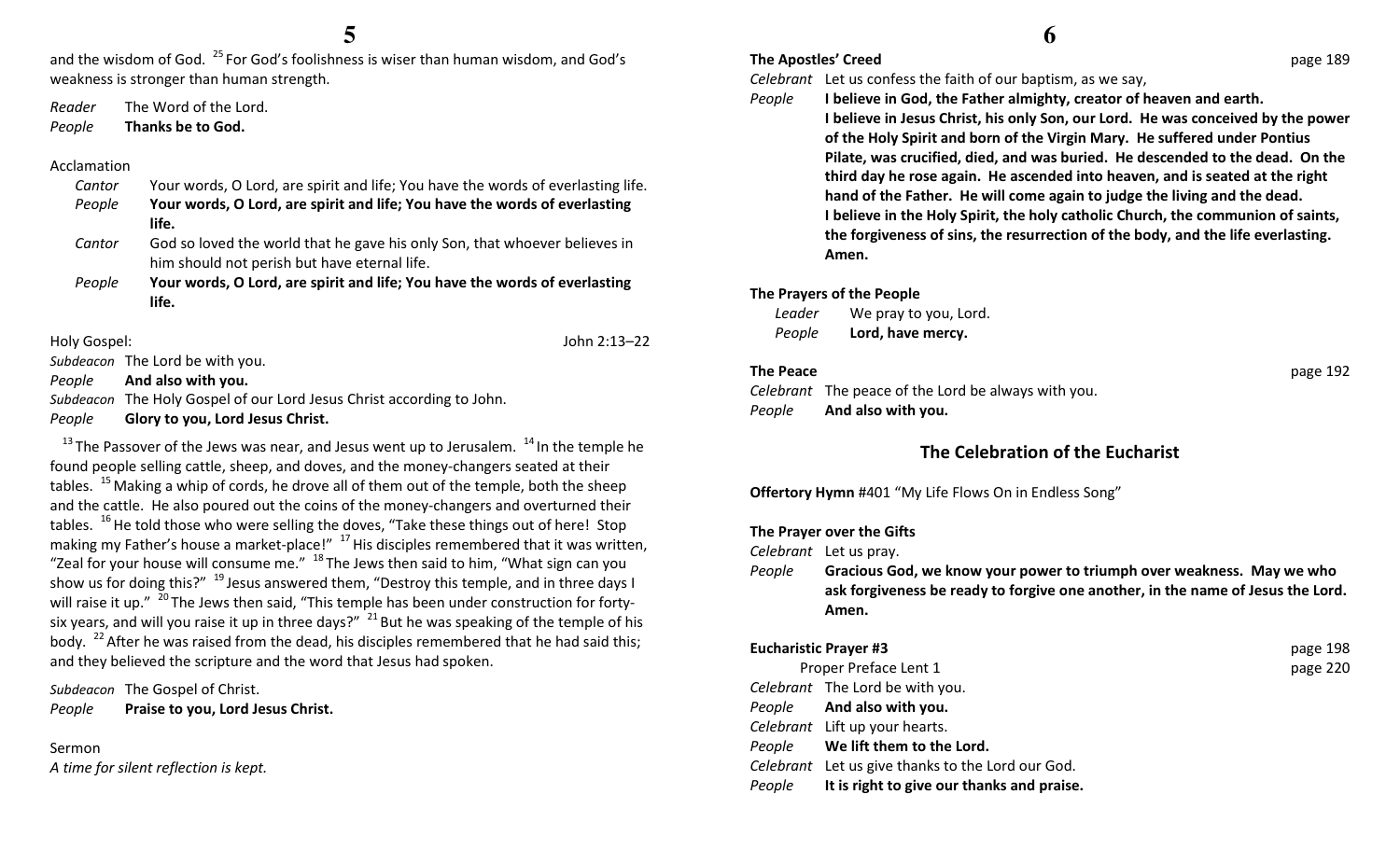Celebrant Blessed are you, gracious God, creator of heaven and earth, because you bid your faithful people to cleanse their hearts and to prepare with joy for the paschal feast; that reborn through the waters of baptism and renewed in the eucharistic mystery, we may be more fervent in prayer and more generous in the works of love.

> Therefore we raise our voices to you in praise to proclaim the glory of your name.

People

Hymn #689

 Holy, holy, holy Lord, God of power and might, heaven and earth are full of your glory. Hosanna in the highest.

Blessed is the One who comes in the name of the Lord. Hosanna in the highest.

Celebrant We give thanks to you, Lord our God, for the goodness and love you have made known to us in creation; in calling Israel to be your people; in your Word spoken through the prophets; and above all in the Word made flesh, Jesus your Son. For in these last days you sent him to be incarnate from the Virgin Mary, to be the Saviour and Redeemer of the world. In him, you have delivered us from evil, and made us worthy to stand before you. In him, you have brought us out of error into truth, out of sin into righteousness, out of death into life. On the night he was handed over to suffering and death, a death he freely accepted, our Lord Jesus Christ took bread; and when he had given thanks to you, he broke it, and gave it to his disciples, and said, "Take, eat: this is my body which is given for you. Do this for the remembrance of me." After supper he took the cup of wine; and when he had given thanks, he gave it

> to them, and said, "Drink this, all of you: this is my blood of the new covenant, which is shed for you and for many for the forgiveness of sins. Whenever you drink it, do this for the remembrance of me."

Therefore, Father, according to his command,

- People we remember his death, we proclaim his resurrection, we await his coming in glory;
- Celebrant and we offer our sacrifice of praise and thanksgiving to you, Lord of all; presenting to you, from your creation, this bread and this wine.

We pray you, gracious God, to send your Holy Spirit upon these gifts, that they may be the sacrament of the body of Christ and his blood of the new covenant. Unite us to your Son in his sacrifice, that we, made acceptable in him, may be sanctified by the Holy Spirit.

In the fullness of time, reconcile all things in Christ, and make them new, and bring us to that city of light where you dwell with all your sons and daughters;

 through Jesus Christ our Lord, the firstborn of all creation, the head of the Church, and the author of our salvation;

by whom, and with whom, and in whom, in the unity of the Holy Spirit, all honour and glory are yours, almighty Father, now and for ever. Amen.

#### Prayer for Anointing

# The Lord's Prayer [Hymn #684]

Celebrant And now, as our Saviour Christ has taught us, we are bold to say,

People Our Father, who art in heaven, hallowed be thy name, thy kingdom come, thy will be done, on earth as it is in heaven. Give us this day our daily bread. And forgive us our trespasses, as we forgive them that trespass against us. And lead us not into temptation, but deliver us from evil. For thine is the kingdom, the power, and the glory, forever and ever. Amen.

#### The Breaking of the Bread #7**2 page 213**

Celebrant We break this bread,

- PeopleCommunion in Christ's body once broken.
- Celebrant Let your Church be the wheat which bears its fruit in dying.
- People If we have died with him, we shall live with him; if we hold firm, we shall reign with him.

Lamb of God [Hymn #690]

**d** [Hymn #690] **page 226** People Lamb of God, you take away the sins of the world: have mercy on us. Lamb of God, you take away the sins of the world: have mercy on us. Lamb of God, you take away the sins of the world: grant us peace.

#### The Communion

n based on the contract of the contract of the contract of the contract of the contract of the contract of the contract of the contract of the contract of the contract of the contract of the contract of the contract of the Celebrant The gifts of God for the People of God.

PeopleThanks be to God.

> All are invited to share in Communion. If you would rather not receive the bread and wine, please feel free to come forward for a blessing.

Today being the first Sunday of the month, we will offer the prayer ministry of Anointing. If you would like to receive this ministry, please come forward and then proceed to the Gospel Side (left-hand side) of the church.